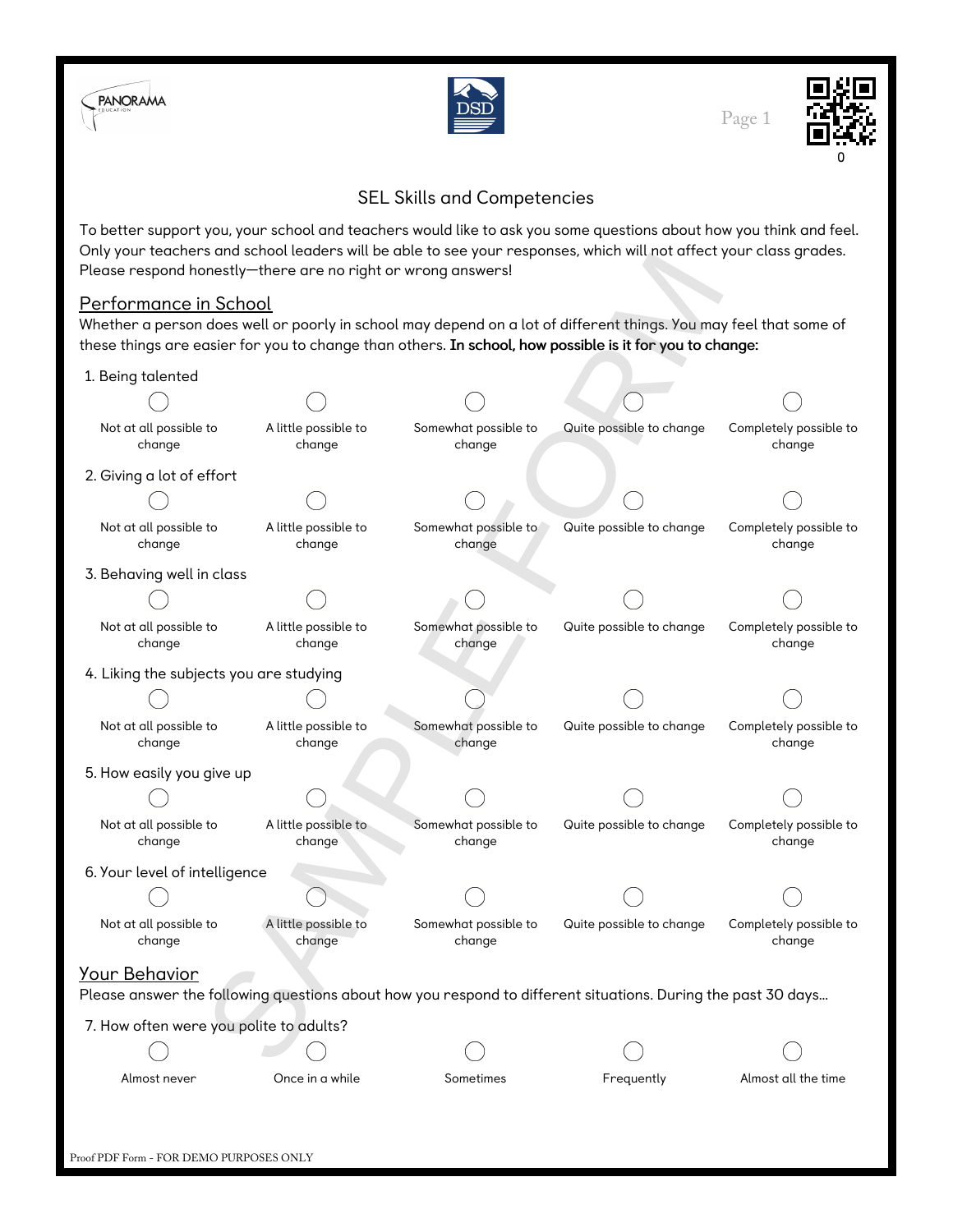| <b>PANORAMA</b>                                                                                |                                                              |                                                                          |                       | Page 2                       |  |  |  |  |
|------------------------------------------------------------------------------------------------|--------------------------------------------------------------|--------------------------------------------------------------------------|-----------------------|------------------------------|--|--|--|--|
| 8. How carefully did you listen to other people's points of view?                              |                                                              |                                                                          |                       |                              |  |  |  |  |
|                                                                                                |                                                              |                                                                          |                       |                              |  |  |  |  |
| Not carefully at all                                                                           | Slightly carefully                                           | Somewhat carefully                                                       | Quite carefully       | Extremely carefully          |  |  |  |  |
| 9. How often did you come to class prepared?                                                   |                                                              |                                                                          |                       |                              |  |  |  |  |
|                                                                                                |                                                              |                                                                          |                       |                              |  |  |  |  |
| Almost never                                                                                   | Once in a while                                              | Sometimes                                                                | Frequently            | Almost all the time          |  |  |  |  |
| 10. How much did you care about other people's feelings?                                       |                                                              |                                                                          |                       |                              |  |  |  |  |
|                                                                                                |                                                              |                                                                          |                       |                              |  |  |  |  |
| Did not care at all                                                                            | Cared a little bit                                           | Cared somewhat                                                           | Cared quite a bit     | Cared a tremendous<br>amount |  |  |  |  |
| 11. How often did you follow directions in class?                                              |                                                              |                                                                          |                       |                              |  |  |  |  |
|                                                                                                |                                                              |                                                                          |                       |                              |  |  |  |  |
| Almost never                                                                                   | Once in a while                                              | Sometimes                                                                | Frequently            | Almost all the time          |  |  |  |  |
|                                                                                                |                                                              | 12. How well did you get along with students who are different from you? |                       |                              |  |  |  |  |
|                                                                                                |                                                              |                                                                          |                       |                              |  |  |  |  |
| Did not get along at all                                                                       | Got along a little bit                                       | Got along somewhat                                                       | Got along pretty well | Got along extremely well     |  |  |  |  |
| 13. How often did you get your work done right away, instead of waiting until the last minute? |                                                              |                                                                          |                       |                              |  |  |  |  |
|                                                                                                |                                                              |                                                                          |                       |                              |  |  |  |  |
| Almost never                                                                                   | Once in a while                                              | Sometimes                                                                | Frequently            | Almost all the time          |  |  |  |  |
|                                                                                                | 14. How often did you pay attention and ignore distractions? |                                                                          |                       |                              |  |  |  |  |
|                                                                                                |                                                              |                                                                          |                       |                              |  |  |  |  |
| Almost never                                                                                   | Once in a while                                              | Sometimes                                                                | Frequently            | Almost all the time          |  |  |  |  |
| 15. How clearly were you able to describe your feelings?                                       |                                                              |                                                                          |                       |                              |  |  |  |  |
|                                                                                                |                                                              |                                                                          |                       |                              |  |  |  |  |
| Not at all clearly                                                                             | Slightly clearly                                             | Somewhat clearly                                                         | Quite clearly         | Extremely clearly            |  |  |  |  |
| 16. When you were working independently, how often did you stay focused?                       |                                                              |                                                                          |                       |                              |  |  |  |  |
|                                                                                                |                                                              |                                                                          |                       |                              |  |  |  |  |
| Almost never                                                                                   | Once in a while                                              | Sometimes                                                                | Frequently            | Almost all the time          |  |  |  |  |
| 17. When others disagreed with you, how respectful were you of their views?                    |                                                              |                                                                          |                       |                              |  |  |  |  |
|                                                                                                |                                                              |                                                                          |                       |                              |  |  |  |  |
| Not at all respectful                                                                          | Slightly respectful                                          | Somewhat respectful                                                      | Quite respectful      | Extremely respectful         |  |  |  |  |
| 18. How often did you remain calm, even when someone was bothering you or saying bad things?   |                                                              |                                                                          |                       |                              |  |  |  |  |
|                                                                                                |                                                              |                                                                          |                       |                              |  |  |  |  |
| Almost never                                                                                   | Once in a while                                              | Sometimes                                                                | Frequently            | Almost all the time          |  |  |  |  |
|                                                                                                |                                                              |                                                                          |                       |                              |  |  |  |  |